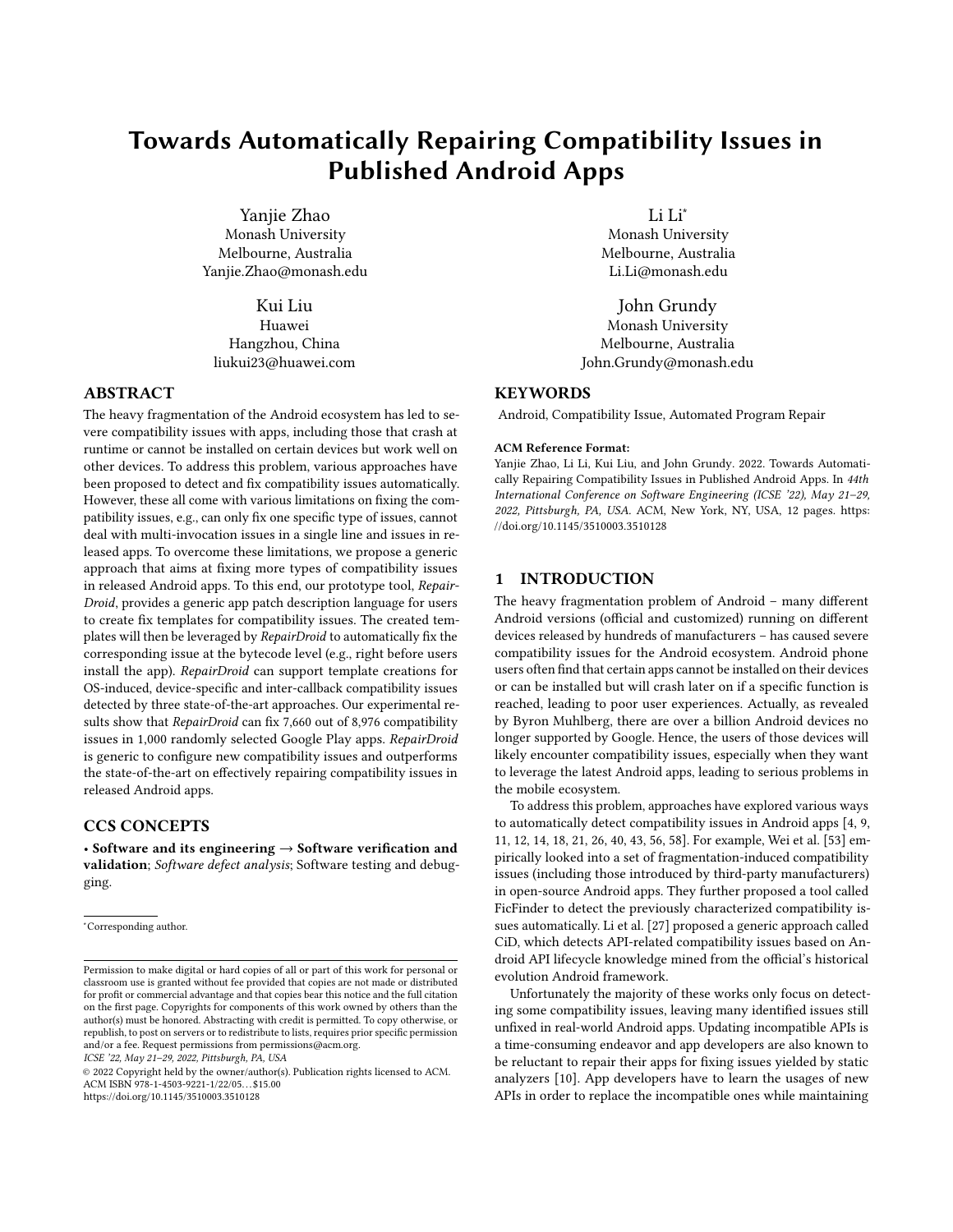backward compatibility with the old version. This greatly increases the learning cost for developers.

To mitigate this, researchers have proposed several automated approaches to repair incompatible APIs for Android apps. Fazzini et al. [\[9\]](#page-10-1) introduced AppEvolve to update incompatible APIs based on examples of how other developers evolved their apps for the same changes. Similarly, Lamothe et al. [\[21\]](#page-10-6) proposed an approach called A3 for supporting API migration through patterns mined from source code examples via abstract syntax tree (AST). These approaches require the target code under repair written syntactically similar to the before- and after-update API change examples. This makes them hard to find applicable updates, as claimed by Thung et al. [\[46\]](#page-11-8). To this end, Haryono et al. proposed CocciEvolve [\[11\]](#page-10-2) to only learn updates from a single after-update example. It eliminates the weakness of AppEvolve by normalizing both the after-update example and the target app code. Nevertheless, the serious issue of CocciEvolve is its inability to resolve all the values used as API arguments. These can be expressed in various complex forms, e.g., field access expressions, method invocations, and object creations. Its other drawback is the poor readability of its updated app code results. Its authors further extend their work by proposing AndroEvolve [\[12\]](#page-10-3), which addresses the limitations of CocciEvolve through the addition of data flow analysis and variable name denormalization.

Unfortunately, all the above approaches focus on repairing the source code of Android apps and hence cannot be applied to directly repair published Android apps. Indeed, as time goes by, many published Android apps on popular app markets such as Google Play, unless being timely fixed, will become obsolete, leading to poor user experiences in the mobile ecosystem. To cope with this, market maintainers could choose to remove those apps. However, this may not be a good business model as it may reduce the market's competitiveness, i.e., its competitors are providing more choices of apps for users to explore. If market maintainers do not remove those apps, certain apps in the market will not be able to be installed on users' devices or will crash after installation. It will also cause poor user experiences and can even harm the reputation of the market and the app developers per se.

As a supplement to existing repair approaches that attempt to help developers in developing higher-quality apps, we believe there is also a need to provide approaches for helping repair published apps (before they are installed on users' devices), at least in the time period before their developers explicitly update the apps. This paper proposes a novel, generic approach for repairing three types of compatibility issues – API, device and callback-induced problems – in published Android apps. Since it is relatively simple to transform Java source code to bytecode and vice versa, the approach targeting published Android apps, with small change, could also be applied to repair apps at the source code level (but not the other way around). Nevertheless, we argue that source code- and bytecodebased repairing approaches are not mutually exclusive. They can co-exist and complement each other. Indeed, approaches targeting published app repair could be leveraged to achieve emergent repair, while source code-based approaches can come in later to gradually fix the issues. For example, market maintainers could leverage published app repairs to ensure the compatibility of their hosted apps (with developers' permission) at app uploading or downloading

time. This is extremely useful, especially for legacy apps that are less frequently (will no longer be) maintained by their developers. Correspondingly, end-users are provided options to use apps that could not be running initially on their devices.

In this work, we present a prototype tool, RepairDroid, which leverages pre-defined patch templates to instrument Android apps so as to fix compatibility issues. The templates are written by dedicated experts (i.e., app developers do not need to write patches for their apps) based on a structural model that is both descriptive and generic, i.e., a given patch should be applicable to all Android apps. The instrumentation process involves control-flow and data-flow analysis to locate and repair compatibility issues. Experimental results on thousands of real-world Android apps show that RepairDroid is effective in automatically repair various types of compatibility issues. In this research we make the following key contributions:

- We have designed a novel app patch description language and demonstrated that it is generic enough to be used to create fix templates for various compatibility issues. The genericity is achieved by allowing users to directly leverage the simple but well-defined Jimple grammar (i.e., a 3-address intermediate representation that has been designed to simplify analysis and transformation of Java/Android bytecode) to describe the patches.
- We have designed and implemented a prototype tool Repair-Droid, which follows given fix templates to automatically repair published real-world Android apps.
- We have evaluated our approach against 1,000 real-world Android apps. Experimental results show that our approach is effective in repairing Android apps, outperforms the stateof-the-art and achieves 85.34% of successful repairing rate.

Open source. The source code and datasets are all made publicly available in our artifact package [\[2\]](#page-10-8).

#### <span id="page-1-1"></span>2 MOTIVATION

The heavy fragmentation of the Android ecosystem has induced many types of compatibility issues in Android apps. Our research community has spent lots of effort on disclosing such issues, including at least the following three types:

OS-induced compatibility issues. This is one of the most common types of compatibility issues, where issues are caused by the evolution of the Android framework. During framework evolution, new APIs are regularly added to the framework, while existing APIs are also regularly deprecated and removed. In some rare cases, existing APIs may also be semantically changed, despite keeping the signature of the APIs unchanged. The example given in Listing [1](#page-1-0) shows a deprecated API issue.

```
if (android.os.Build.VERSION.SDK_INT >= 28) {
2 \left| + \right. for (Network nw: cm.getAllNetworks()) {<br>3 \left| + \right. NetworkCapabilities nc =
       NetworkCapabilities nc
        cm.getNetworkCapabilities(nw);
       if (nc != null &&
        nc.hasTransport(NetworkCapabilities.TRANSPORT_WIFI))
        5 + return true;
6 + \}return false;8 + } else {
      9 return an.getType() ==
        ConnectivityManager.TYPE_WIFI;
```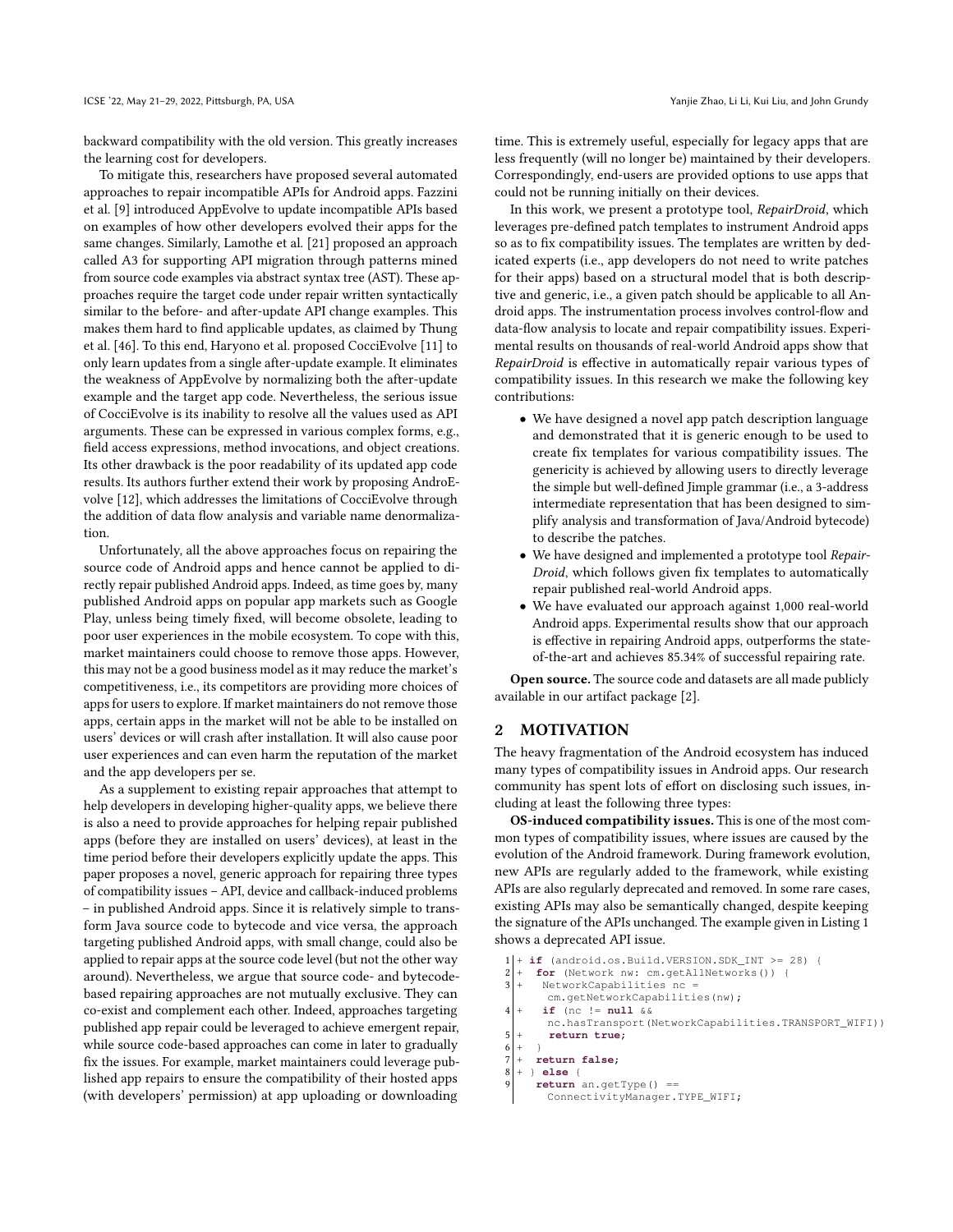#### $10 | + \}$

Listing 1: An example of an OS-induced compatibility issue. API getType is deprecated at SDK level 28. On devices running SDK versions larger than 28, it is recommended to use API hasTransport instead.

Device-specific compatibility issues. These compatibility issues are associated with specific devices running customized Android systems. The problematic apps will only crash on certain devices while behaving normally on others, despite all the devices running the same Android framework version. Listing [2](#page-2-0) presents such an example that was initially reported by Wei et al. [\[54\]](#page-11-9). The API setRecordingHint depends on a conditional statement that checks the device identifier against "Nexus 4". Only the condition to be true, i.e., the corresponding app is indeed running on "Nexus 4", the API will be executed.

```
Camera mCamera = Camera.open();
2 Camera.Parameters params = mCamera.getParameters();<br>3 ......
3 ......
4 + if (android.os.Build.MODEL.equals("Nexus 4") {
5 + params.setRecordingHint(true);
6 + \}7 ......
8 mCamera.setParameters(params);
9 mCamera.startPreview();
```
Listing 2: Patch for Camera Preview Frame Rate Issue on Nexus 4, excerpted from [\[54\]](#page-11-9).

Inter-callback compatibility issues. This type of compatibility issue is caused by the changes to Android system callbacks (also known as lifecycle methods). Such system callback methods are pre-defined by the Android system and will be directly executed when certain conditions are satisfied. Listing [3](#page-2-1) illustrates such an example that was initially reported by Huang et al. [\[15\]](#page-10-9). The onAttach(Context) callback method is only introduced from API level 23. If this code is running on smartphones with earlier API levels, this callback method will not be executed. Subsequently, the mActivity field will not be initialized, and its usage will likely throw NullPointerExceptions.

```
1 public void onAttach(Context context) {
        super.onAttach(context);
        \texttt{mActivity} = \texttt{(BrowserActivity)} \texttt{context};\begin{vmatrix} 4 \\ 5 \end{vmatrix} + attach
 5 \left| + \atop{6} \right| + \text{attachActivity} (BrowserActivity) context);
 \begin{bmatrix} 6 \\ 7 \end{bmatrix} + \cdot7 + public void onAttach(Activity activity) {
 8 + super.onAttach(activity);
        if (Build.VERSION.SDK_INT < 23) {
10 \vert + attachActivity((BrowserActivity) activity);
\begin{array}{c} 11 \\ 12 \end{array}+ \rightarrow13 + private void attachActivity(BrowserActivity
          activity) {
14 + mActivity = activity;
\begin{array}{c|c} 15 & + \\ 16 & + \end{array}16
```
Listing 3: The Patch for WordPress issue 6906. The compatibility issue is caused by the fact that the callback method onAttach(Context) is not yet available before API level 23, excerpted from [\[15\]](#page-10-9).

All of these compatibility issues are equally critical to mobile apps as all of them will cause apps to crash, leading to poor user experiences. Compatibility issue repairing approaches should aim to fix all of them. However, current state-of-the-art tools only focus on repairing API-induced compatibility issues. Automatically fixing other types of compatibility issues, such as device or callback related ones, has not yet been addressed.

As summarized in Table [1,](#page-2-2) existing approaches also come with many limitations. For example, CocciEvolve only attempts to fix incompatible APIs within a single method. Their follow-up work AndroEvolve fixes this limitation by additionally introducing dataflow analysis into the fixing process. Compatibility issues with respect to (1) out-of-file variables and (2) multi-invocations in a single line and (3) compatibility issues in released Android apps cannot be resolved by any of the state of the art.

<span id="page-2-2"></span>Table 1: Problematic Android compatibility issues addressed by state-of-theart tools.

| Feature                               | A <sub>3</sub> |  | AppEvolve   CocciEvolve   AndroEvolve |
|---------------------------------------|----------------|--|---------------------------------------|
| Out-of-method (within file) variables |                |  |                                       |
| Out-of-file variables                 |                |  |                                       |
| 1-to-n replacement                    |                |  |                                       |
| Multi-invocations in a single line    |                |  |                                       |
| Fix in published Android apps         |                |  |                                       |

## 3 OUR APPROACH: REPAIRDROID

We introduce RepairDroid, a template-based repair approach, to automatically repair three kinds of compatibility issues in Android apps. Figure [1](#page-2-3) presents an overview of RepairDroid. It has three key modules: (1) Template Build Module (TBM), (2) Bug Location Module (BLM), and (3) Bug Repair Module (BRM). Below we detail these three modules.

<span id="page-2-3"></span>

Figure 1: The working process of RepairDroid.

#### 3.1 TBM: Template Build Module

This first module of RepairDroid aims at preparing a set of semantic templates for subsequent modules to repair published Android apps. The main contribution of this module is a generic language for describing app patch templates. Developers should be able to easily leverage the language to create templates for fixing compatibility issues, based on knowledge learned from the official Android documentation, online question and answer websites such as Stack-Overflow, or existing fixing samples mined from the evolution of real-world Android apps. The grammar of the language is straightforward. As shown in Figure [2,](#page-3-0) it contains three blocks, namely variable declaration block, issue location block, and patch block. We now detail these three blocks, respectively.

Variable Declaration Block. The first block provides a means for developers to specify all the variables involved in the template. At the moment, the language supports three types of variables.

- Variables to be directly reused from the original context. These variables appear in the original code statements (used for locating problems) and hence could be directly reused in the new code.
- Variables to be searched from the original context. These variables do not appear in the original code statements that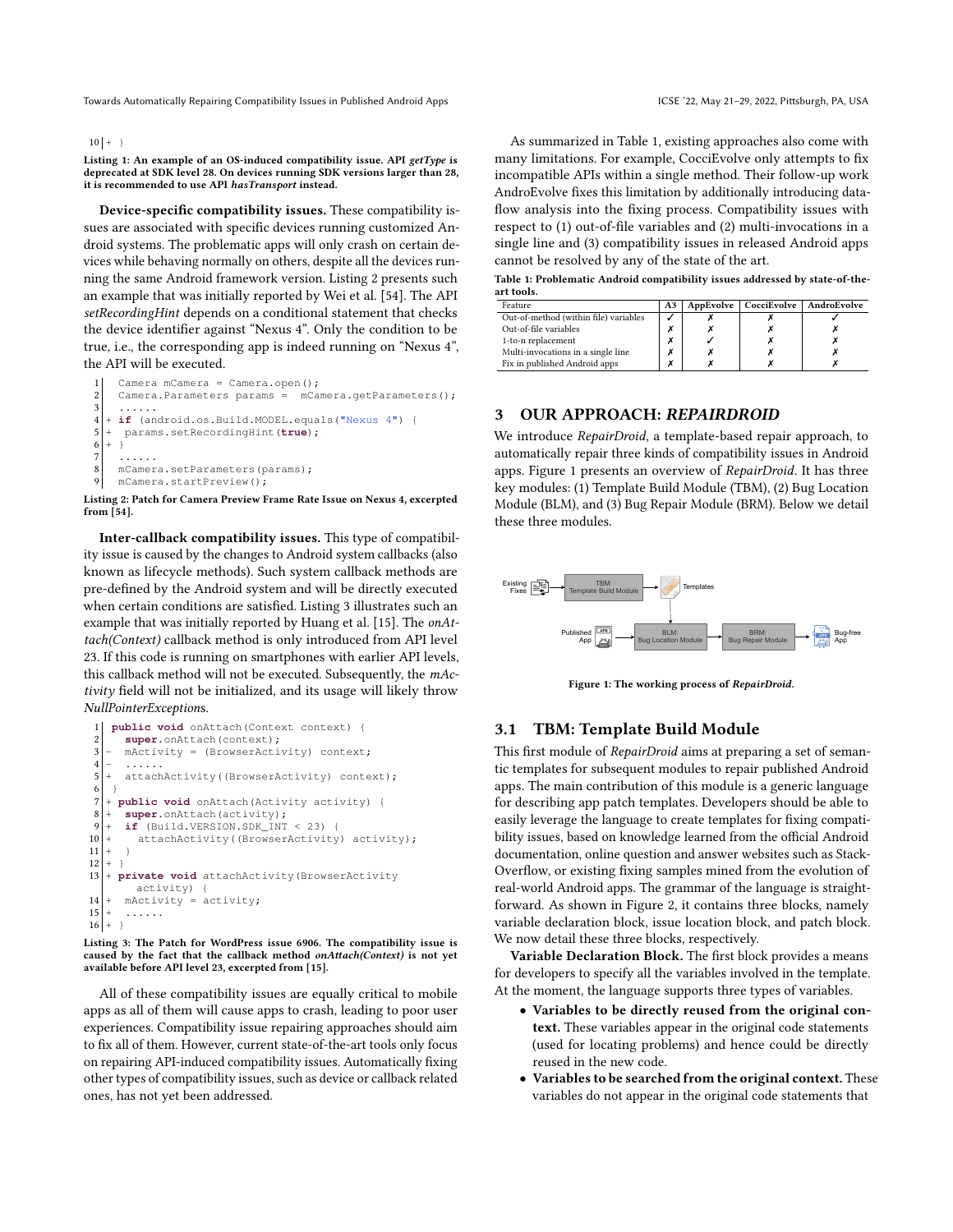<span id="page-3-0"></span>ICSE '22, May 21-29, 2022, Pittsburgh, PA, USA Yanjie Zhao, Li Li, Kui Liu, and John Grundy

| $\$v0 :=$ boolean       | @@ Variable Declaration                              |                                      |  |
|-------------------------|------------------------------------------------------|--------------------------------------|--|
| $$v1 := ANY$            |                                                      |                                      |  |
|                         | [SEARCH] \$v2 := <type></type>                       |                                      |  |
| @@ Issue Location       |                                                      |                                      |  |
|                         | <issue type="">1<condition></condition></issue>      |                                      |  |
| - //Original Statements | @@ Template Denotation<br>+ //Replacement Statements |                                      |  |
| ΩR                      |                                                      |                                      |  |
| $+$ if \$v0 == true     |                                                      | $+$ \$v0 = $<$ CONDITION EXPRESSION> |  |
| $+$ else                | + //Replacement Statements                           |                                      |  |
|                         | //Original Statements                                |                                      |  |

Figure 2: The language structure for creating patch templates for RepairDroid.

are defined to locate the problems but do exist in the app context. Hence, backward data-flow analysis is demanded to search the definition of the variables for direct reuses. These variables will be explicitly marked by keyword [SEARCH], as demonstrated in Figure [2.](#page-3-0)

Variables to be created. These variables are totally new to the app and hence need to be defined before applying the template.

Issue Location Block. The second block is provided for developers to specify how the compatibility issues can be programmatically located. Developers first specify the issue type (in square brackets) to be fixed to simplify the location process. This is because different types of compatibility issues require different strategies to locate them. As inspired by the three types of compatibility issues summarized in Section [2,](#page-1-1) the language currently provides three issue types (i.e., [OS], [DEVICE], and [CALLBACK], respectively for OS-induced, device-specific, and inter-callback compatibility issues) to guide RepairDroid for locating compatibility issues. More issue types could be added to the language if new types of compatibility issues are identified in the future.

Like the variable declaration block, the issue location block is also relatively easy to configure. In most cases, it only needs one line of statement to specify the issue. For example, the compatibility issues in the three motivating examples shown in Section [2](#page-1-1) can be respectively specified by the issue location statements shown in Listing [4.](#page-4-0)

In addition to the targeted APIs, <CONDITION> also specifies the situation when the issue should not be considered, even if the targeted APIs or call methods are located. Taking Line 1 in Listing [1](#page-1-0) as an example, if the invocation of the deprecated API  $getType()$  is already protected by an SDK version check (i.e., if (Build.VERSION.SDK\_INT >= 28)), this target should be ignored as there should have no compatibility issue in such a case.

Template Denotation Block. The last module of the app patch language is used by developers to specify the actual template for fixing the located compatibility issues. The fix template is designed to be written in Jimple-like pseudocode. Jimple is the default intermediate representation of Soot [\[49\]](#page-11-10), a well-known Java/Android static analysis framework. The reason why we choose Jimple to

describe the template is that the instrumentation function of RepairDroid is implemented on top of Soot. It allows RepairDroid to quickly apply the template to fix compatibility issues in a deployed  $app<sup>1</sup>$  $app<sup>1</sup>$  $app<sup>1</sup>$ .

As shown in Figure [2,](#page-3-0) the typical way to fix an OS-induced compatibility issue is to replace the original problematic statements with corrected new statements. In practice, we recommend the developers to always guard their newly introduced code through a conditional check. When the check returns true, the replacement statements will be invoked. Otherwise, the original statements will be executed and hence the original behaviors are kept.

```
1 [Method] <[android.app.Fragment]: void
          onAttach(android.content.Context)>
 2 [Stmt]$r0 := @this: [android.app.Fragment]
 3 [Stmt]$a0 := @parameter0: android.content.Context
 4 [Stmt]specialinvoke $r0.<android.app.Fragment: void
          onAttach(android.content.Context)>($a0)
 5 [CUT] ... when != [END of Method]<br>6 + $v0 = ([android.app.Activity]) $a0;
 7 + virtualinvoke $r0.<[android.app.Fragment]: void
          attachActivity([android.app.Activity])>($v0);
 8 + return
1010 + [NEW Method][public] <[android.app.Fragment]: void
          onAttach(android.app.Activity)>
11 \vert + $r1 := @this: [android.app.Fragment]
12 \mid + $a1 := @parameter0: android.app.Activity<br>13 \mid + specialinvoke $r1.<android.app.Fragment:
   13 + specialinvoke $r1.<android.app.Fragment: void
          onAttach(android.app.Activity)>($a1)
14 + $i1 = <android.os.Build$VERSION: int SDK_INT> 15 + if $i1 >= 23 goto <label_1>
15 \mid + \text{ if } $i1 >= 23 goto <label_1><br>16 \mid + \text{ Syl} = ([android.app.Activit
16 \mid + $v1 = ([android.app.Activity]) $a1;<br>17 + virtualinvoke $r1.<[android.app.Fra
    17 + virtualinvoke $r1.<[android.app.Fragment]: void
          attachActivity([android.app.Activity])>($v1);
18 \mid + \text{ <label\_1}>\begin{bmatrix} 19 \\ 20 \end{bmatrix} + return
    + [END of Method]
\frac{21}{22}22 + [NEW Method][private] <[android.app.Fragment]: void
          attachActivity([android.app.Activity])>
23 \mid + $r2 := @this: [android.app.Fragment]<br>24 \mid + $a2 := @parameter0: [android.app.Act
24 + $a2 := @parameter0: [android.app.Activity]<br>25 [PASTE]
\begin{bmatrix} 25 \\ 26 \end{bmatrix} [PASTE]
\begin{array}{c|c} 26 & + \textbf{return} \\ 27 & + \textbf{[END} \end{array}+ [END of Method]
 Listing 5: The template denotation block of the inter-callback example.
```
Listing [5](#page-3-2) shows an example Template Denotation block for the inter-callback example shown in Listing [3.](#page-2-1) Based on the example in Listing [5,](#page-3-2) we further introduce several keywords, such as [CUT], [PASTE], to respectively represent cut and paste operations, with which they can batch process statements within the set range, as shown at Line 5 and Line 25. Inspired by SmPL [\[22\]](#page-10-10), on the basis of ensuring the universality of the language, the templates for these three issues have designed some special symbols, including the use of some reserved words.

$$
[CUT]... when! = [End\ of\ Method]
$$

The "..." operator in SmPL represents an arbitrary sequence, i.e., any sequence of statements over any control flow path, which is also used in our language. For example, the usage of when != [End of

<span id="page-3-1"></span><sup>&</sup>lt;sup>1</sup> Ideally, we would like to support Java as the language for describing the patch directly as it would be more convenient for patch writers. However, this will make the patch parsing step difficult to achieve as essentially it asks for a Java compiler to interpret the (random) Java code. Jimple is a simplified Java representation that could be an ideal trade-off solution, i.e., not very difficult to understand and write but can be interpreted programmatically in practice (thanks to Soot).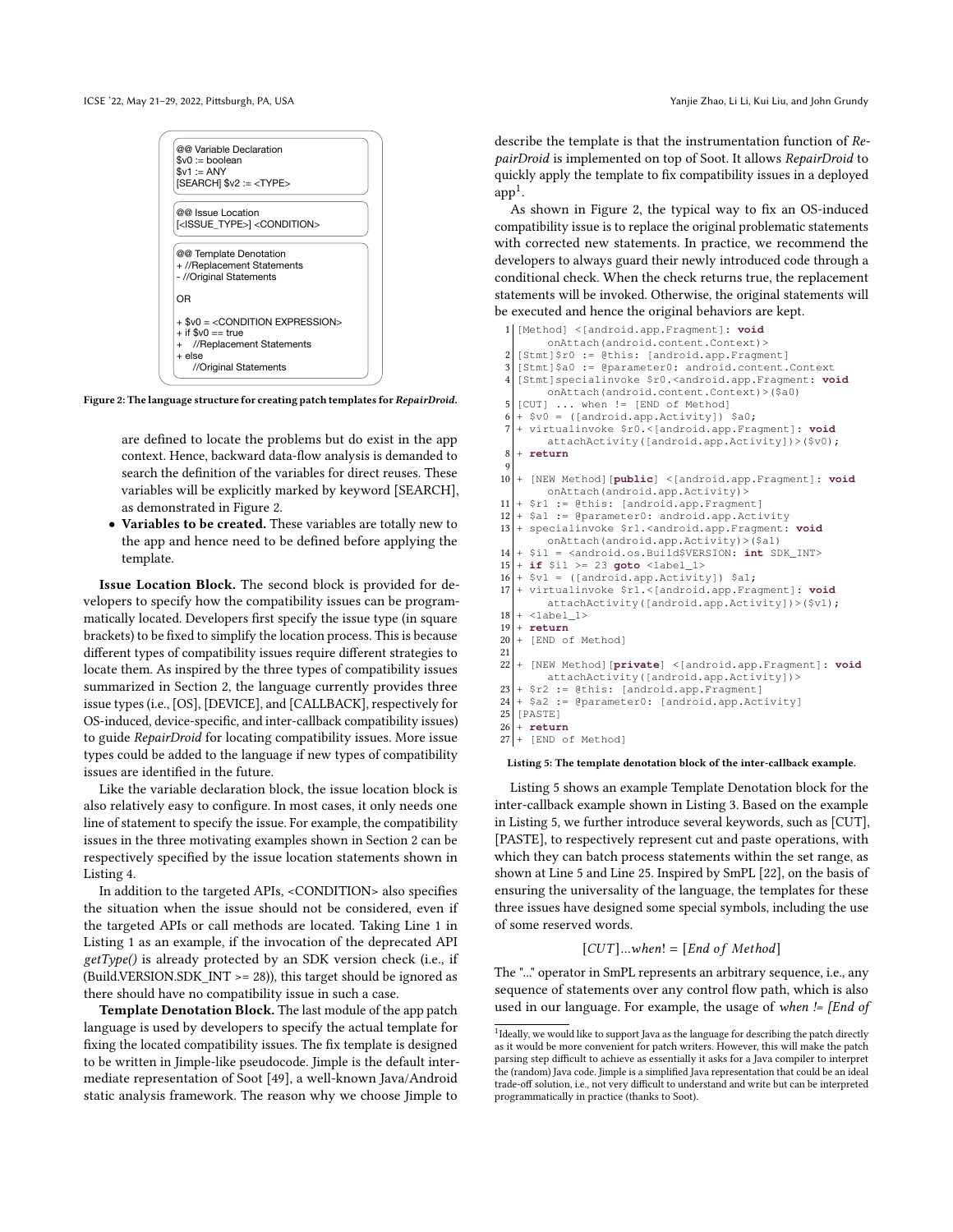<span id="page-4-0"></span>[OS] <android.net.NetworkInfo: **int** getType()> Build.VERSION.SDK\_INT 28

[DEVICE] <Camera: Camera\$Parameters getParameters()> Build.MODEL "Nexus 4"

[CALLBACK] <Fragment: **void** onAttach(Context)> Build.VERSION.SDK\_INT 23

Listing 4: Examples of issue location statements for creating templates to fix the compatibility issues listed in the three motivating examples (i.e., Listings 1-3), respectively

Method] at Line 5 means that there should be no occurrences of [End of Method] in the matched control-flow path, that is, the matching process continues to the end of the method. Although there are no complicated usages in the repair of the three types of compatibility issues introduced above, our intention for this app patch language design is to ensure the future scalability of RepairDroid. To this end, [End of Method] can be replaced with other statements (e.g., tag statements such as <label\_1>) to ensure that RepairDroid can be guided to accurately collect statements.

In real-world Android projects, the class inheritance feature has been frequently leveraged. In order to improve the versatility of RepairDroid, we use ["Superclass Name"] to specify the superclass of the class to be searched. For example, [android.app.Fragment] means RepairDroid needs to search such a class that extends the superclass named "android.app.Fragment" before performing subsequent work. If the superclass does not need to be restricted, [DECLARING CLASS], a reserved keyword, can be directly used to indicate the class to which the current method belongs. RepairDroid will replace it with the actual value in the app when running on the BRM module.

#### 3.2 BLM: Bug Location Module

The second module of RepairDroid takes as input the Android APK to be analyzed and the semantic templates generated by the first module and outputs the locations (at the statement level) indicating where the templates should be applied. Specifically, this module takes the following three steps to achieve its purpose: template parsing, app pre-processing, and bug localization. We now detail these steps, respectively.

Template parsing. As a prerequisite to the following steps, RepairDroid first reads and parses the semantic templates generated by the TBM module. The parsing process utilizes the principle of Finite State Machine to parse the input semantic templates. After the parsing step, each semantic template is stored as a structured object that is readily available for further references.

App pre-processing. This step first transforms the bytecode into an intermediate representation code called Jimple, as it is nontrivial to directly analyze the Dalvik bytecode of Android apps. Jimple is the default intermediate representation format of Soot, a Java/Android app static analysis and optimization framework. In this work, RepairDroid leverages Soot to achieve the code transformation and the following-up static analysis of Android apps.

Bug localization. This step traverses the Jimple IRs of the target app and detects the locations that need to be patched according to the specified conditions parsed from the semantic templates above. RepairDroid automatically identifies the bug locations (often at the Jimple statement level) from the app code by traversing each method in each class. Subsequently, the located bug statements, along with their belonging methods, will be regarded as a potential bug candidate.

Then for each identified candidate, RepairDroid goes one step further to check if it satisfies certain conditions, following what will be also specified in the semantic template. If so, the candidate will be regarded as a true bug and hence will be propagated to the next module for automated repairing. For compatibility issues, the bug locations will often be an API invocation statement (e.g., because the API is no longer available in the latest Android devices or in certain customized Android versions such as Samsung phones). The conditions could be a framework version check or a device manufacturer check. Taking Listing [6](#page-4-1) as a simple example, API abandonAudioFocus is deprecated in the Android framework version  $M$  and hence is only recommended to be invoked on devices running lower versions than  $M$ . However, this method call should not be detected as containing a compatibility issue because the problem has already been protected (i.e., fixed). The conditional check (i.e., against Build.VERSION\_CODES.M) should have been clearly specified in the semantic template of API abandonAudioFocus. To resolve this issue, after locating candidate bugs, RepairDroid goes one step deeper to perform an inter-procedural backward control-flow analysis to check if their associated conditions are presented. Only if the incompatible API calls are not already protected, RepairDroid will attempt to repair the corresponding issues.

We use the example shown in Listing [6](#page-4-1) to illustrate this backward analysis flow. The deprecated API abandonAudioFocus and its replacement API abandonAudioFocusRequest are called in two separate methods, i.e., abandonAudioFocus() (i.e., Line 4) and abandonAudioFocusRequest() (i.e., Line 1), and the condition check statement is located in the method  $dispose()$  (i.e., Line 7). When locating an OS-induced issue, RepairDroid can easily pinpoint the deprecated API abandonAudioFocus (i.e., Line 5) and its declaring method, abandonAudioFocus(). However, there is no conditional check statement for the SDK version in the abandonAudioFocus() method. As a result, we need to locate method dispose() that calls the method abandonAudioFocus() through the backward analysis flow to determine that the current case does not contain an incompatible issue.

```
1 public void abandonAudioFocusRequest() {
2 audioManager.abandonAudioFocusRequest(request);
 3 }
  4 public void abandonAudioFocus() {
    5 audioManager.abandonAudioFocus(this);
6 }
  7 public void dispose(){
    8 if (Build.VERSION.SDK_INT >= Build.VERSION_CODES.M){
9 abandonAudioFocusRequest();<br>10 } else {
10 } else {
       abandonAudioFocus();
12 }
13 }
```
Listing 6: Code snippets showing the demand for conducting inter-procedural backward flow analysis.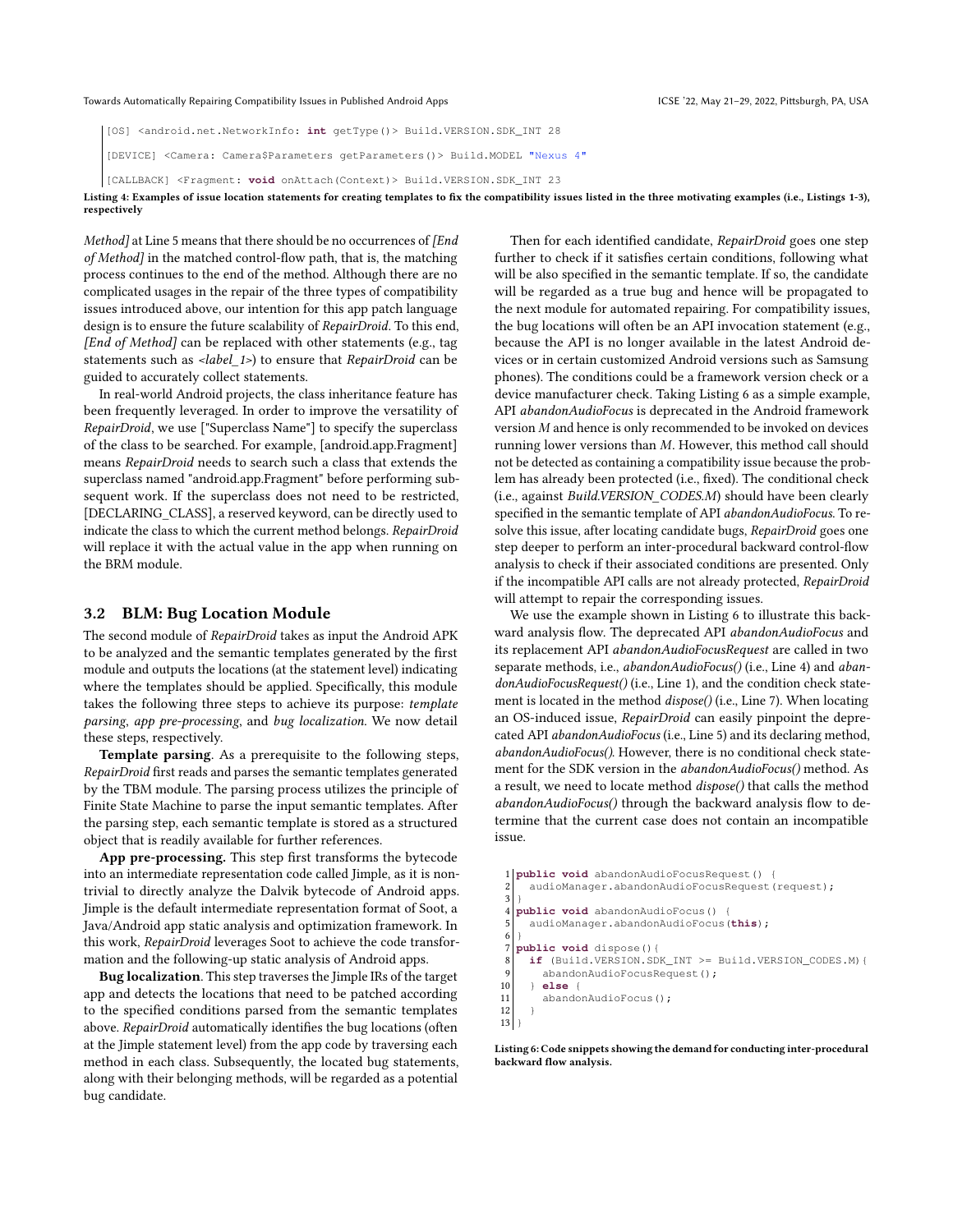ICSE '22, May 21-29, 2022, Pittsburgh, PA, USA Yanjie Zhao, Li Li, Kui Liu, and John Grundy

#### 3.3 BRM: Bug Repair Module

The last module of RepairDroid is used to repair the located app compatibility bugs by directly updating the code snippets (hereinafter referred to as the Target) located by the BLM module, i.e.,

 $Target \rightarrow Target'.$  The Template represents the list of statements used to update the Target that has been identified as containing bugs. Subsequently, Target' represents the list of statements having the identified bugs repaired.

Algorithm [1](#page-5-0) summarizes the general repairing process implemented in RepairDroid. RepairDroid first needs to ensure that all the variable keywords $^2$  $^2$  involved in the semantic template are available in the code context. It transforms the variable keywords defined as strings in the template to Java objects at the code level. As demonstrated in Lines 2-12, for each variable keyword, RepairDroid first checks if its corresponding variable is directly available in the Target code. If so, it will be directly reused. If a given variable keyword is marked by keyword [SEARCH], we then consider the variable keyword needs to be searched in the Target's context (the variable should have been defined in the app but has not been leveraged by the Target code). Finally, if the variable keyword is defined as a new variable, it will be directly initiated. Taking the code snippet shown in Listing [1](#page-1-0) as an example, the variable  $cm$  (at Line 2) is such a case that needs to be searched backward, and  $nw$  (at Line 2) and  $nc$  (at Line 3) are variables that need to be created based on the searched variable cm.

When there are variables that do not exist in the original app code statements, RepairDroid leverages the searchLocal function to conduct backward control-flow analysis so as to select existing variables from the code context. The search process follows the following rules. These are summarized based on our manual observations among various fixes that happened in real-world Android apps. (1) Search backward from the position of Target for the variable in the located buggy statement's declaring method. The first seen variable (matched via type) will be considered. (2) If it is not possible to identify the variable in the current method, RepairDroid then traverses all the fields declared in the class to which the previously searched method belongs. Next, (3) if it still fails to locate the variable, RepairDroid will resort to the whole class, including its inner classes, to search for the variable. Finally, suppose it is still impossible to locate an existing variable after exploring all the aforementioned rules, RepairDroid will terminate the repair process and regard the fix as a failure case.

After preparing all the required variables, the next step is to update the Target code following the Jimple statements defined in the template. Since the Jimple statements are provided as strings, RepairDroid takes additional step to automatically transform it to code snippets (via the BUILD-JIMPLE-STMT function). Recall that the Jimple statements written in the template may contain certain placeholder keywords such as ["Superclass Name"], [CUT], and [PASTE]. When transforming the statements, RepairDroid needs to replace them with concrete values.

For example, as shown in Line 1 of Listing [5,](#page-3-2) RepairDroid first collects the actual name of the class inheriting the superclass android.app.Fragment, which contains incompatible issues. Then, it replaces [android.app.Fragment] with its real value, e.g., org.wordpress. android.ui.themes.ThemeBrowserFragment in the app of Listing [3,](#page-2-1) which extends the *android.app.Fragment* class, at runtime. Furthermore, some of the searched variables e.g. those returned by Rule (3)), may not be directly accessible in the method under repairing. To this end, RepairDroid goes one step further to introduce glue code to change the visibility of the search variables so that they can be freely used to repair the buggy statements.

<span id="page-5-0"></span>

| <b>Algorithm 1:</b> The repair algorithm of BRM.                           |  |  |  |
|----------------------------------------------------------------------------|--|--|--|
| Input: Target: the located buggy statements.                               |  |  |  |
| Template: the classes/methods/statements that should be inserted.          |  |  |  |
| $Var2Local = new HashMap;$<br>$\mathbf{1}$                                 |  |  |  |
| $Variable Key words = getVariable Key words (Template);$<br>$\overline{2}$ |  |  |  |
| $Body = Target.getDeclaringMethodBody();$                                  |  |  |  |
| for var $\in VariableKeywords$ do<br>4                                     |  |  |  |
| if var shows in Target then<br>5                                           |  |  |  |
| $Local = getLocal(Target, var);$<br>6                                      |  |  |  |
| else if var needs to be searched then<br>7                                 |  |  |  |
| $Local = searchLocal(Body, var);$<br>8                                     |  |  |  |
| else<br>9                                                                  |  |  |  |
| $Local = new Local(Body, var, Var2Local);$<br>10                           |  |  |  |
| Var2Local.add(var, Local);<br>11                                           |  |  |  |
| end<br>12                                                                  |  |  |  |
| for Item $\in$ Template <sub>before</sub> do<br>13                         |  |  |  |
| $Newtont = BULD$ -JIMPLE-STMT(Item, $Var2Local$ );<br>14                   |  |  |  |
| insertBefore(NewStmt, Target.get[0]);<br>15                                |  |  |  |
| end<br>16                                                                  |  |  |  |
| for Item $\in$ Template <sub>after</sub> do<br>17                          |  |  |  |
| $Newtont = BULD$ -JIMPLE-STMT(Item, $Var2Local$ );<br>18                   |  |  |  |
| insertAfter(NewStmt, Target.get[Target.size() - 1]);<br>19                 |  |  |  |
| end<br>20                                                                  |  |  |  |

#### 3.4 Implementation

RepairDroid is implemented on top of Soot and the repair process is done at the Jimple code level. Thanks to Soot, the repaired Jimple code is further transformed back to a new Android app, which could be directly installed and used by users. Although our approach is proposed to repair Android apps directly at the bytecode level, app developers who want to repair their apps at the source code level could also benefit from our approach. By reverse-engineering the repaired Android apps, developers can get fixed source code, which could then be directly ported to the source code project to achieve source code repairs.

#### 4 EVALUATION

The goal of this work is to automatically repair compatibility issues in published Android apps. To determine if this objective has been achieved, we look to answer the following four key research questions:

RQ1: How generic is our proposed patch description language? RQ2: How well does RepairDroid perform compared with existing tools?

RQ3: How effective is RepairDroid in automatically locating and repairing incompatibility issues in real-world Android apps?

<span id="page-5-1"></span> $2$ To avoid confusion, we use variable keywords to describe the variables defined as strings in the template. The term variable by itself is kept for referring to Java objects.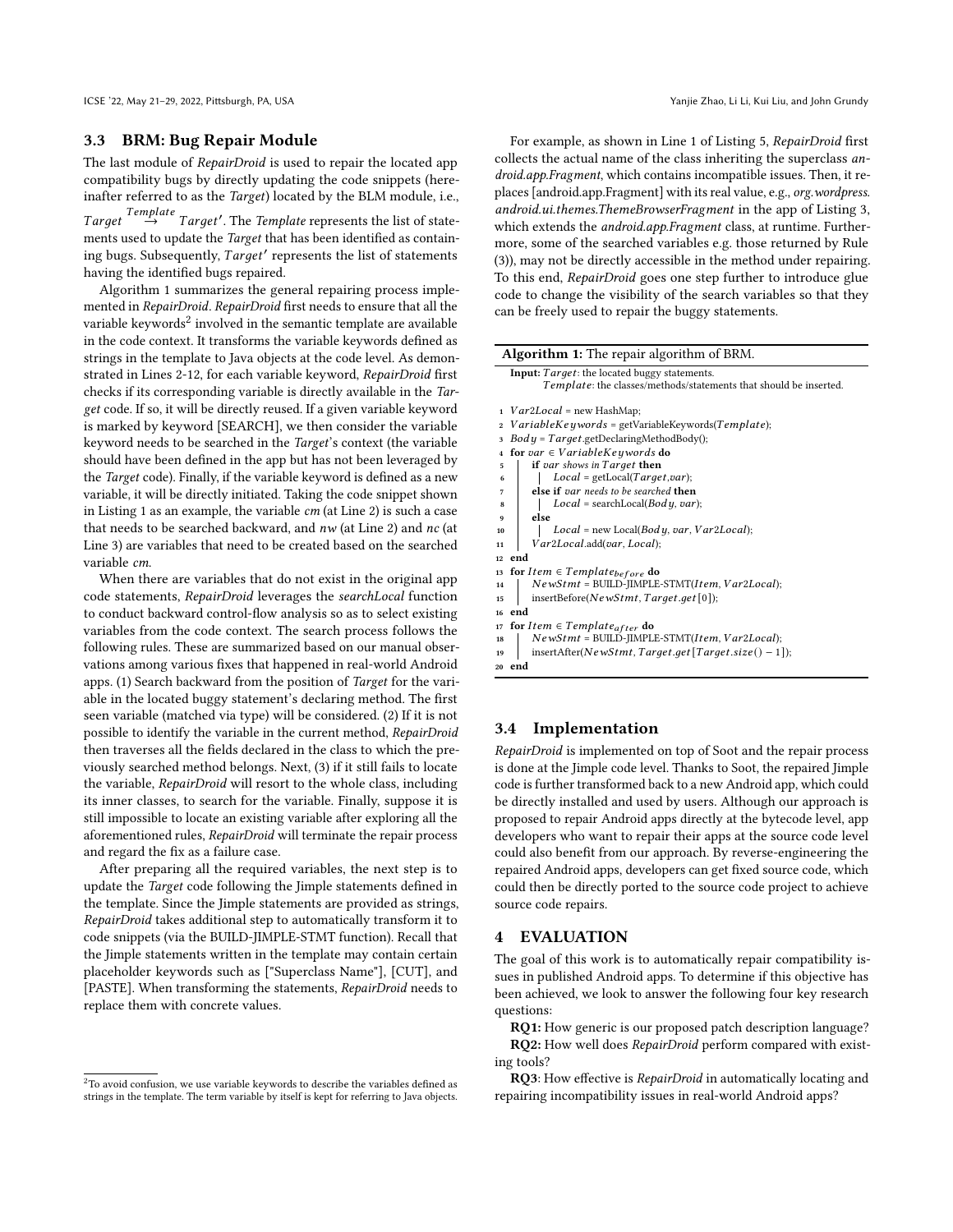RQ4: What is the time performance of RepairDroid in repairing published Android apps?

# 4.1 RQ1: Genericity

In the first research question, we investigate the genericity of our proposed patch description language, which is one of the core modules supporting the automated repair of Android apps. As discussed in Section [2,](#page-1-1) there are at least three types of compatibility issues suffered by real-world Android apps. The issues are significantly different from one to another. Even within the same type, the compatibility issues could also be remarkably different. Recall that we aim to design the patch description language to be as generic as possible so that it can be leveraged to describe templates for all the kinds of compatibility issues Android apps may encounter. To this end, we resort to evaluating the language's genericity by directly applying the language to create templates for all the compatibility issues explicitly mentioned in the three articles in which the aforementioned three types of compatibility issues (cf. Section [2\)](#page-1-1) are introduced, respectively.

By manually summarizing the examples detected by the previously mentioned three approaches (i.e., CiD, Pivot, and CIDER, respectively), we eventually decided to create templates for three OS-induced compatibility issues, seven device-specific compatibility issues, and six inter-callback compatibility issues. In the work of CiD, the authors listed seven issues, of which only three have been confirmed and fixed by the developers. Hence we only take these three issues into consideration. Furthermore, the authors of CiD have further presented another work, CDA [\[29\]](#page-11-11), that reveals 19 more issues. As a supplement, we decided to also consider them to create OS-induced compatibility issues. However, for five of them, we cannot find intuitive replacements and hence these were excluded before the experiment. These five issues are associated with the Apache HttpComponents project, for which the whole project has now been deprecated by the Android framework. To address them hence requires fundamental code changes – removal of all the usage of Apache HttpComponents – to repair their related app compatibility issues. Such a change is far too difficult to be done automatically. We thus eliminated these five compatibility issues from this experiment. As a result, 17 OS-induced compatibility issues are considered, as enumerated in the second column in Table [2.](#page-6-0) In the work of Pivot, the authors present ten problematic apps, among which only seven compatibility issues are eventually fixed. These seven issues correspond to three distinct APIs. In the work of CIDER, the authors have reported nine issues, among which only six issues (correspond to four distinct methods) are eventually fixed. To ensure that we can find repair examples that provide specimens demonstrating how these compatibility issues can be fixed and thereby how to describe the templates, we decided to only focus on the three device-specific and four inter-callback compatibility issues that have been fixed or at least confirmed by the developers. The detailed selected issues are also listed in the second column in Table [2.](#page-6-0)

To evaluate the genericity of RepairDroid's patch description language, for each of the selected compatibility issues in Table [2,](#page-6-0) the authors manually analysed each issue and its correct fixes and

<span id="page-6-0"></span>Table 2: Experimental results demonstrating the genericity of the patch description language.

| Paper                 | Issue                                                                                                  | If success              | Total |
|-----------------------|--------------------------------------------------------------------------------------------------------|-------------------------|-------|
| CiD [27]              | <resources: drawable="" getdrawable()=""></resources:>                                                 |                         |       |
| CDA [29]              | <notification: setlatesteventinfo()="" void=""></notification:>                                        | ℐ                       |       |
|                       | <view: setbackgrounddrawable()="" void=""></view:>                                                     | ✓                       |       |
|                       | <intent: clipdata="" getclipdata()=""></intent:>                                                       | J                       |       |
|                       | <view: setsystemuivisibility()="" void=""></view:>                                                     | ℐ                       |       |
|                       | <notification.builder:<br>Notification Builder<br/>set-</notification.builder:<br>                     | $\overline{\mathsf{x}}$ |       |
|                       | LocalOnly()                                                                                            |                         |       |
|                       | <notification: <init="" void="">()&gt;</notification:>                                                 | ✓                       |       |
|                       | <networkinfo: gettype()="" int=""></networkinfo:>                                                      | ✓                       | 15/17 |
|                       | <display: getwidth()="" int=""></display:>                                                             | ✓                       |       |
|                       | <display: getheight()="" int=""></display:>                                                            | ✓                       |       |
|                       | <resources: getcolor()="" int=""></resources:>                                                         | ✓                       |       |
|                       | <popupwindow: setwindowlayoutmode()="" void=""></popupwindow:>                                         | J                       |       |
|                       | <activity: setprogress()="" void=""></activity:>                                                       | Х                       |       |
|                       | <contentproviderclient: boolean="" release()=""></contentproviderclient:>                              | ✓                       |       |
|                       | <accessibilityserviceinfo: getdescription()="" string=""></accessibilityserviceinfo:>                  | ✓                       |       |
|                       | <accessibilityserviceinfo:<br>boolean<br/>getCanRe-</accessibilityserviceinfo:<br>                     |                         |       |
|                       | trieveWindowContent()>                                                                                 |                         |       |
|                       | <html: string="" tohtml()=""></html:>                                                                  | ✓                       |       |
| Pivot <sup>[54]</sup> | <datepickerdialog: datepickerdia-<="" datepickerdialog="" td=""><td></td><td></td></datepickerdialog:> |                         |       |
|                       | log()                                                                                                  |                         | 3/3   |
|                       | <view: getsystemuivisibility()="" int=""></view:>                                                      | ✓                       |       |
|                       | <camera\$parameters: setrecordinghint()="" void=""></camera\$parameters:>                              | J                       |       |
| <b>CIDER</b> [15]     | <fragment: onattach()="" void=""></fragment:>                                                          | ✓                       |       |
|                       | <webviewclient: boolean_shouldoverrideurlload-<="" td=""><td></td><td></td></webviewclient:>           |                         |       |
|                       | ing()                                                                                                  |                         |       |
|                       | <webviewclient: onreceivederror()=""></webviewclient:>                                                 | J                       | 4/4   |
|                       | <webviewclient: onreceivedhttperror()=""></webviewclient:>                                             |                         |       |

created templates following the rules defined by the language presented earlier. As shown in Table [2,](#page-6-0) for the 24 considered compatibility issues across three different types, we successfully created 22 templates for these 24 app compatibility issues. We will evaluate the correctness of these templates when answering the third research question.

The remaining two issues we could not fix using our RepairDroid patch description language. That is because these two issues have not been provided with clear replacement information indicating how they can be avoided on the official Android documentation site. These failures, however, have no connection with the genericity of the language. Indeed, if we are provided with well-structured repair samples, we could still generate templates for these two issues. Overall, this experimental result shows that our patch description language is quite generic and should be capable of describing patterns for finding and fixing a wide range of compatibility issues encountered by Android apps.

**■** RepairDroid's patch description language is generic and should be capable of describing most of the compatibility issues available in the Android ecosystem.

#### 4.2 RQ2: Comparison With State-of-the-art

To answer our second research question, we compare RepairDroid with all the state-of-the-art related works. To the best of our knowledge, as listed in Table [1,](#page-2-2) there are four tools (i.e., A3 [\[21\]](#page-10-6), AppEvolve [\[9\]](#page-10-1), CocciEvolve [\[11\]](#page-10-2), AndroEvolve [\[12\]](#page-10-3)) proposed by our fellow researchers used to automatically fix OS-induced compatibility issues in Android apps. However, A3 is mainly developed to mine migration patterns from code examples. Although it provides mechanisms to automatically apply the mined migration patterns to fix the problematic APIs, there is no guarantee that such attempts will be correct. We believe it is not fair to compare our approach with A3 and hence exclude A3 from the comparison.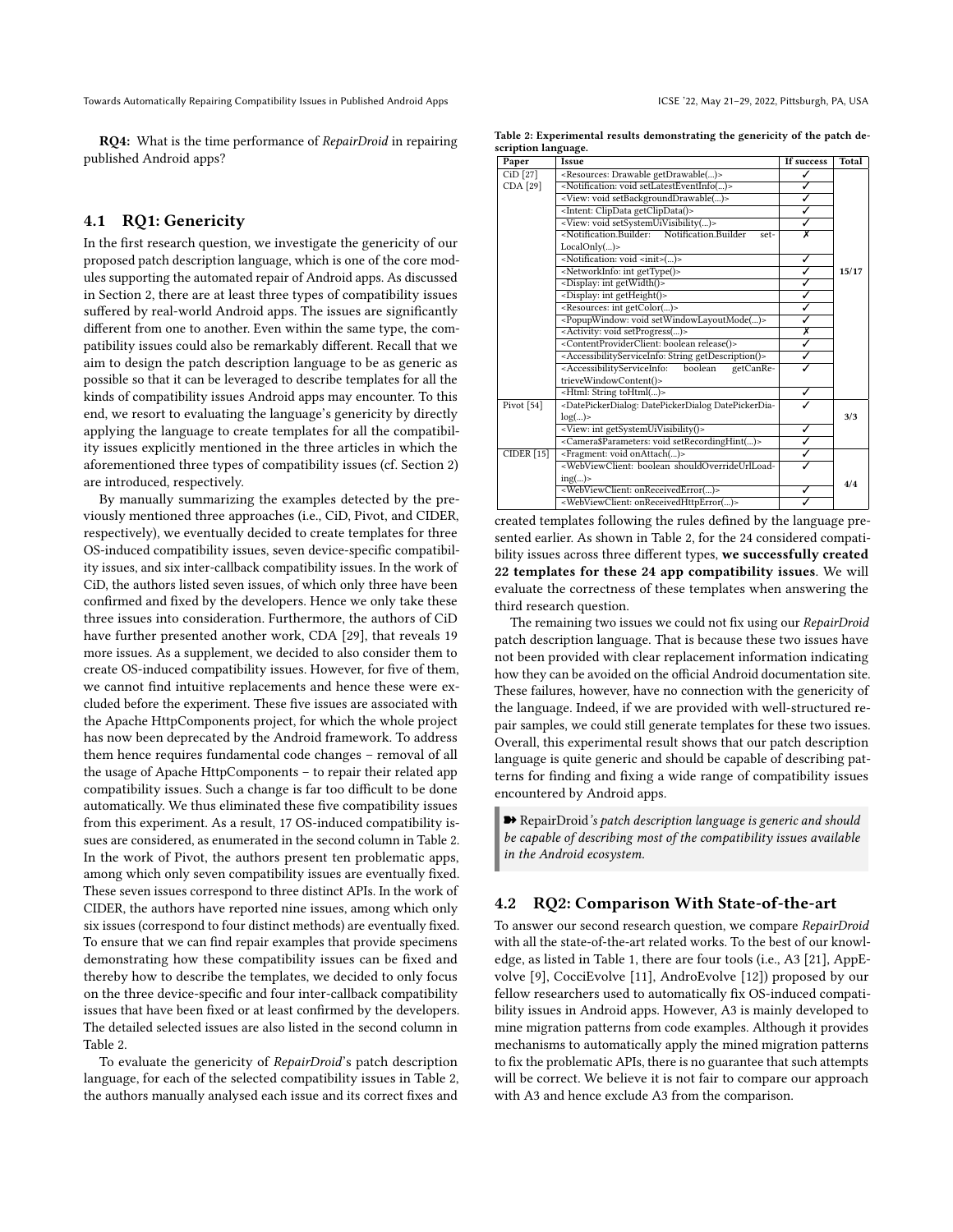Furthermore, because of certain limitations of AppEvolve, e.g., it cannot handle updates spanning multiple methods, CocciEvolve is proposed to complement AppEvolve. CocciEvolve is able to achieve better performance than AppEvolve on 112 target problems. The authors of CocciEvolve further propose AndroEvolve that extends CocciEvolve to achieve even better performance in automatically repairing incompatible APIs. Therefore, in this work, we compare our approach with AndroEvolve, the most relevant and advanced approach closest to ours.

In order to experimentally compare the performance of Repair-Droid against AndroEvolve, we need to ensure that these two tools are launched to repair the same set of compatibility issues. We hence made effort to create compatibility patch templates for all of the issues targeted by AndroEvolve. Specifically, AndroEvolve was evaluated against 20 problematic APIs, as shown in the first column in Table [3.](#page-7-0) Following RepairDroid's description language, we were able to create templates for all the 20 APIs. This also further demonstrates the genericity of RepairDroid's patch description language, complimenting our RQ1 answer above.

We then launch RepairDroid and AndroEvolve to repair Android apps that contain the aforementioned 20 compatibility issues. We build the corresponding projects used in the evaluation of AndroEvolve into apps and conduct experiments based on them, as RepairDroid requires published Android apps to check if Repair-Droid can repair the corresponding issues. Table [3](#page-7-0) summarizes the experimental results. RepairDroid is able to successfully repair all the APIs, including all of the ones that cannot be handled by AndroEvolve. As explicitly acknowledged by Hartono et al. [\[12\]](#page-10-3), AndroEvolve cannot handle the updates of a single API into multiple APIs. Therefore, AndroEvolve fails to repair getAllNetworkInfo() API as its fix requires to access two APIs, i.e., getAllNetworks() and getNetworkInfo(). Moreover, AndroEvolve cannot deal with the case when multiple API invocations are written in a single line of code. It is indeed non-trivial to resolve this challenge as it may involve complicated operations in that line of code. However, this challenge will not be an issue for RepairDroid. Indeed, RepairDroid repairs Android apps at the Jimple code level for which the multiple invocations are separated into different lines. These experimental results show that RepairDroid goes beyond the state-of-the-art to repair compatibility issues in Android apps.

➽ RepairDroid outperforms the state-of-the-art tools by achieving better performance in automatically repairing compatibility issues in Android apps.

#### 4.3 RQ3: Effectiveness of RepairDroid

Our third research question concerns the effectiveness of Repair-Droid in automatically repairing compatibility issues in published Android apps. To answer this RQ we randomly selected 1,000 realworld Android apps from AndroZoo to form our test dataset. These 1,000 apps were originally collected from the official Google Play store and hence are all published apps (i.e., their source codes are not available anyway). Recall that, when answering RQ1 and RQ2, we have created templates for 42 distinct compatibility issues. We used all of these 42 templates when applying RepairDroid to try and detect and repair compatibility issues in the randomly selected

<span id="page-7-0"></span>Table 3: Comparison results between RepairDroid and the state-of-the-art AndroEvolve approach.

| API                                                                                                        | AndroEvolve    | <b>RepairDroid</b> |
|------------------------------------------------------------------------------------------------------------|----------------|--------------------|
| <accessibilitynodeinfo: addaction()="" void=""></accessibilitynodeinfo:>                                   | х              |                    |
| <connectivitymanager: getallnetwork-<="" networkinfo[]="" td=""><td>х</td><td></td></connectivitymanager:> | х              |                    |
| Info()                                                                                                     |                |                    |
| <timepicker: getcurrenthour()="" integer=""></timepicker:>                                                 |                |                    |
| <timepicker: getcurrentminute()="" integer=""></timepicker:>                                               |                |                    |
| <timepicker: setcurrenthour()="" void=""></timepicker:>                                                    |                |                    |
| <timepicker: setcurrentminute()="" void=""></timepicker:>                                                  |                |                    |
| <textview: settextappearance()="" void=""></textview:>                                                     |                |                    |
| <locationmanager: addgpsstatuslistener()="" boolean=""></locationmanager:>                                 |                |                    |
| <html: fromhtml()="" spanned=""></html:>                                                                   |                |                    |
| <contentproviderclient: boolean="" release()=""></contentproviderclient:>                                  |                |                    |
| <locationmanager: addgpsstatuslistener()="" boolean=""></locationmanager:>                                 |                |                    |
| <webviewclient: boolean="" shouldoverrideurlloading()=""></webviewclient:>                                 | $\mathsf{x}^*$ |                    |
| <view: boolean="" startdrag()=""></view:>                                                                  |                |                    |
| <audiomanager: abandonaudiofocus()="" int=""></audiomanager:>                                              | x              |                    |
| <telephonymanager: getdeviceid()="" string=""></telephonymanager:>                                         |                |                    |
| <audiomanager: int="" requestaudiofocus()=""></audiomanager:>                                              |                |                    |
| <canvas: int="" savelayer()=""></canvas:>                                                                  |                |                    |
| <mediaplayer: setaudiostreamtype(int)="" void=""></mediaplayer:>                                           | x              |                    |
| <vibrator: vibrate(long)="" void=""></vibrator:>                                                           |                |                    |
| <vibrator: vibrate(long[],int)="" void=""></vibrator:>                                                     |                |                    |

<sup>∗</sup> No examples and scripts provided.

apps. Note that at this stage, we do not know yet whether these apps contain true compatibility issues or not.

Table [4](#page-8-0) summarizes the experimental results. 714 apps contain potential OS-induced compatibility issues (i.e., 8,519 in total<sup>[3](#page-7-1)</sup>), and 492 apps suffer from potential device-specific issues (i.e., 3,086 in total). Only seven apps contain potential inter-callback compatibility issues (i.e., 31 in total). In this experiment, we consider an app that contains inter-callback compatibility issues only if the unsupported callback methods are explicitly overridden by developers. Among all the identified issues, RepairDroid locates that 5,932 OS-induced, 3,042 device-specific, and 2 inter-callback compatibility issues are true issues for which they are not already protected. For each of the located issues, RepairDroid then applies its corresponding template to perform the automated repair. Eventually, 4,616 OS-induced, 3,042 device-specific, and 2 inter-callback compatibility issues can be successfully fixed, giving a success rate at 77.82%, 100%, and 100%, respectively. To validate the fixes, we randomly sample 20 apps and leverage Soot's grammar checker to check if their updated code is grammatically correct. Then, we evaluate the repaired app through (1) manually comparing the repaired code with the original buggy code and (2) actually executing the repaired apps (as well as their original counterparts) to verify the fixes of the corresponding compatibility issues. The repaired code of the 20 sampled apps has been manually verified and confirmed to be correct, and all the repaired apps can also be normally installed on Android devices. Overall, RepairDroid is able to achieve an 85.34% of success rate when repairing 1,000 randomly selected Android apps. Figure [3](#page-8-1) plots the distribution of the number of detected and the number of successfully fixed compatibility issues, i.e., the median and mean numbers are 10, 12.77, and 9, 11.12, respectively. The fact that the majority of located issues can be automatically repaired demonstrates the effectiveness of our approach.

The failure cases are mainly caused by the variable search module, for which RepairDroid fails to pinpoint the required variables based on the variable keywords leveraged in the template. Taking the code snippet displayed in Listing [1](#page-1-0) again as an example, in our experiment, a total of 760 compatibility issues related to API getType are located. However, for around 25% at the moment, RepairDroid

<span id="page-7-1"></span><sup>3</sup> Issues lie in Android framework code are ignored.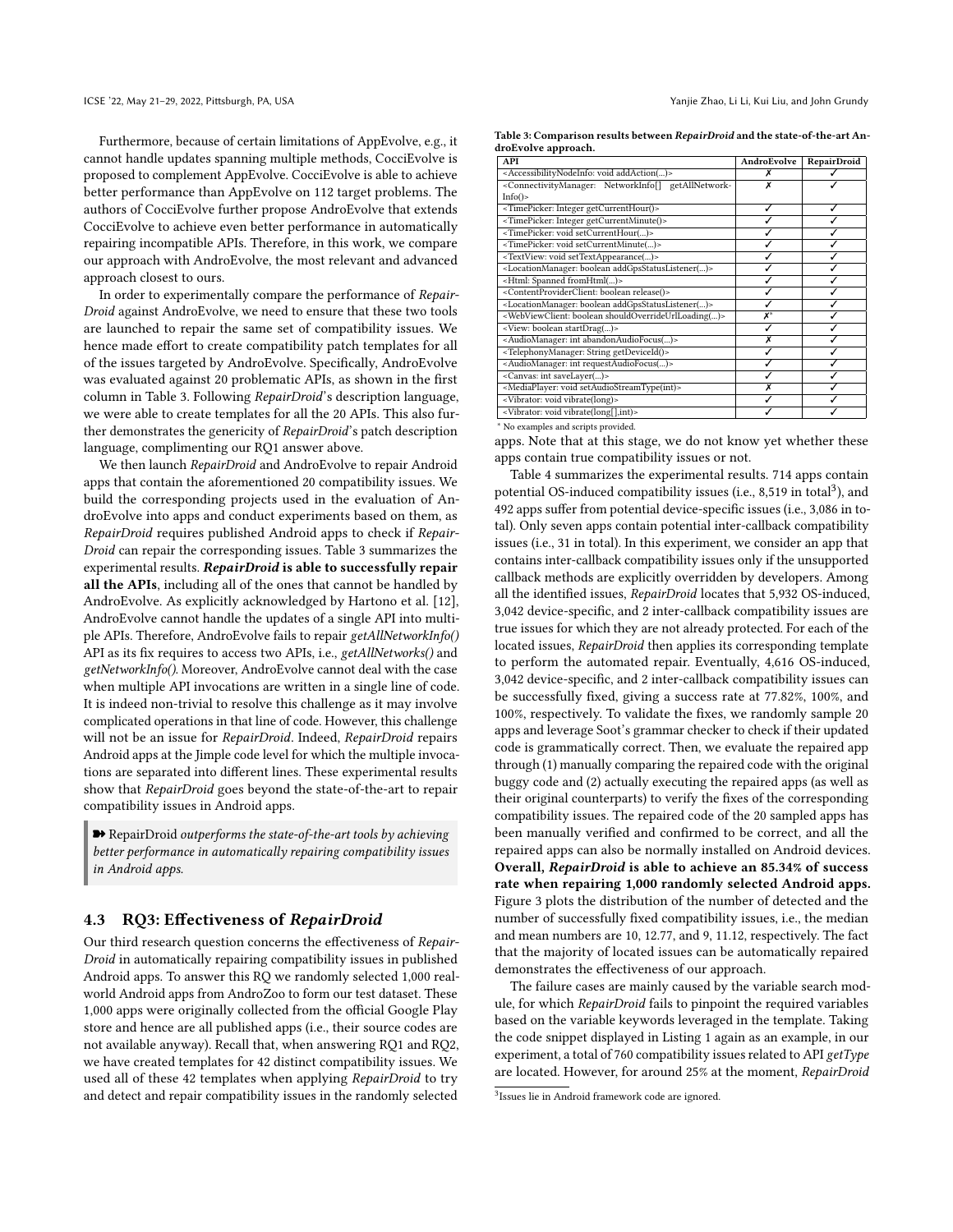currently fails to search and locate the actual variable for keyword cm. Furthermore, due to limitations of Soot, RepairDroid also fails to repair a number of issues. Moreover, there might be multiple ways to fix an issue. We respectively provide a general repair template targeting each issue, which may not fully meet all cases' requirements. As of our future work, we commit to continuously improve our approach to increase its success rate in automatically fixing compatibility issues in published Android apps.

Table 4: Performance achieved by RepairDroid for repairing 1,000 randomly selected Android apps.

<span id="page-8-0"></span>

| Issue           | $#$ Apps | # Potential   | # Located Issues | # Fixed        |
|-----------------|----------|---------------|------------------|----------------|
| Type            |          | <b>Issues</b> | (No Protection)  | <b>Issues</b>  |
| OS-induced      | 714      | 8.519         | 5.932            | 4,616          |
| Device-specific | 492      | 3.086         | 3.042            | 3.042          |
| Inter-callback  |          | 31            |                  |                |
| Total           | $725*$   | 11,636        | 8.976            | 7,660 (85.34%) |

<sup>∗</sup> One app may suffer from multiple type of issues.

<span id="page-8-1"></span>

Figure 3: Distribution of the located and successfully fixed compatibility issues in each of the selected apps.

➽ With an overall 85.34% of success rate, the experimental results show that RepairDroid is effective in automatically repairing realworld Android apps.

## 4.4 RQ4: Time Performance of RepairDroid

In our last research question, we investigate the time performance of RepairDroid when applied to repair real-world published Android apps. Taking the same 1,000 apps as leveraged for answering RQ3 as input, Figure [4](#page-8-2) presents the distribution of the execution time that RepairDroid spends for analyzing an app. The distribution is plotted with respect to the number of located compatibility issues identified in an app and the DEX size of each app, respectively. As the number of located issues per-app increases, the time spent to repair the app also increases. Nevertheless, the increase seems to be gradual. Indeed, the Pearson correlation coefficient confirms that there is

<span id="page-8-2"></span>

Figure 4: Distribution of the execution time with respect to the number of issues contained per app and its DEX size, respectively.

only a weak correlation ( $r = 0.34$ ,  $p - value < 0.001$ ) between them. When DEX size is concerned, we cannot observe direct connections between the DEX size of the app and the time that RepairDroid spends to repair the app. Pearson correlation analysis also confirms our observation that there is literally no correlation ( $r = -0.07$ ,  $p$  $value = 0.05$ ) between them.

The results suggest that the time performance of Repair-Droid is quite stable in analyzing a real-world Android apps, no matter how large the code size is or how many compatibility issues it suffers from. This evidence further suggests that our approach is suitable to be applied to repair large-scale Android apps.

**■** The time spent by RepairDroid to repair a real-world Android app is stable, with no impact by the app's code size and only a slight impact by the number of compatibility issues that needed to be fixed.

# 5 DISCUSSION

#### 5.1 Limitations

While RepairDroid aims for precise and sound analysis and repair, it does share some inherent limitations with most other static analysis tools [\[26\]](#page-11-1). RepairDroid is oblivious to reflective calls, native code, multi-threading features, which may impact the static analysis results and hence lead to inaccurate locations of compatibility issues. As of our future, we plan to leverage the DroidRA [\[24,](#page-10-11) [25,](#page-11-12) [45\]](#page-11-13) and JuCify [\[42\]](#page-11-14) tool to mitigate the impact of reflective calls and native code, respectively. Currently RepairDroid is only aware of the most common expression types defined in Soot. In some rare cases, when the reserved keywords such as [CUT] and [PASTE] involve unusual expressions, RepairDroid may not be able to recognize them and hence will not generate executable statements, resulting in incorrect repairs. However, it is relatively easy to extend RepairDroid for including more of Soot's expression types. This limitation could be mitigated in practice. Furthermore, we have only evaluated the correctness of device-specific compatibility issue repairings through manual confirmation because we cannot find the relevant devices for testing. Such manual processes are, however, known to be errorprone. To mitigate the threat, we have cross-validated the results. We have also released our tool and dataset for public reference.

# 5.2 Mining Fix patterns from existing Android apps

RepairDroid is limited by the set of templates prepared for analysis. The more templates created and included, the more compatibility issues will likely be automatically fixed. However, it might be non-trivial to create templates for some issues as it could require complicated background knowledge to understand the issues and their corresponding fixes. This burden could be significantly mitigated if we can locate real-world code examples relevant to fix compatibility issues. Following the idea of Fazzini et al. [\[9\]](#page-10-1), who propose to learn fix patterns from the evolution of open-source Android apps, we propose to mine such fix patterns from the evolution of published Android apps. We believe the evolution of published Android apps could provide much more knowledge than mining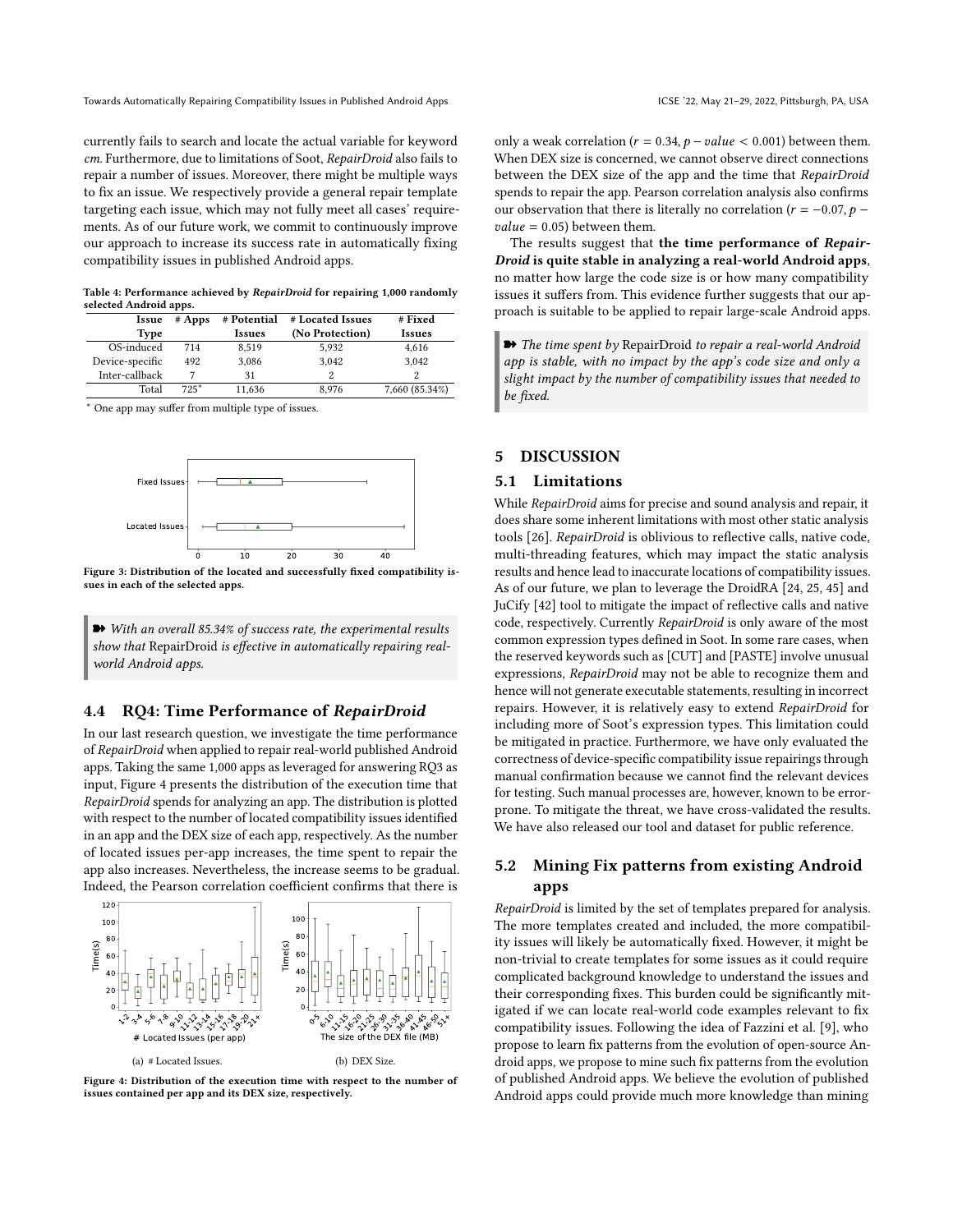open-source apps since the majority of apps have only released their published versions (i.e., source code not available).

<span id="page-9-0"></span>Table 5: The list of the top-5 API Pairs mined from real-world Android apps.

| <b>Incompatible API</b>         | <b>Replacement API</b>         | $#$ Apps |
|---------------------------------|--------------------------------|----------|
| setBackgroundDrawable           | setBackground                  | 5.382    |
| isScreenOn                      | isInteractive                  | 2.129    |
| getDrawable(int)                | getDrawable(int,Theme)         | 1.543    |
| setOnUtteranceCompletedListener | setOnUtteranceProgressListener | 1.240    |
| getColorStateList(int)          | getColorStateList(int,Theme)   | 1.085    |

To this end, we randomly selected 20,000 apps from AndroZoo [\[3\]](#page-10-12) and conducted a lightweight static analysis to locate API calls that are protected by SDK version checks (e.g., based on the following pattern: if (condition)  $API_{incompatible}$  else  $API_{replacement}$ ). To ensure that the located API calls are indeed relevant to fix compatibility issues, we further resort to the list of 228 API deprecatedand-replacement pairs disclosed by Li et al. [\[28\]](#page-11-15). We consider a potential fix pattern is located if the following conditions are satisfied: (1) the API calls are protected by SDK version checks, (2) the problematic API and its replacements are respectively presented in the two branches separated by the SDK version check. Among the 228 pairs, we are able to locate 34 practical fix patterns, for which the top-5 ones are illustrated in Table [5.](#page-9-0) Following the located fix patterns, we could indeed easily create templates for the involved problematic APIs. Those templates can subsequently help RepairDroid in automatically repairing the pinpointed issues in the corresponding real-world apps. This preliminary study experimentally shows that our approach RepairDroid could indeed benefit from existing compatibility issue fixes conducted by developers in practice. This study is our initial attempt and is part of our ongoing efforts at creating more templates for repairing compatibility issues in published apps.

# 5.3 Supporting automated repair for both Java and Kotlin written Android apps

Since 2017, Google has promoted Kotlin as the official programming language for developing Android apps. In 2019, Google further declared that Android becomes 'Kotlin-first' (i.e., new API, libraries, documentation will target Kotlin first) and hence advised developers to develop new apps using Kotlin instead of Java. Since then, more and more Android apps have completely migrated from Java to Kotlin. However, to the best of our knowledge, all existing app repairing approaches only focus on Java written apps, letting a large number of Kotlin written apps untouched. Indeed, since Java and Kotlin are two different programming languages, code repairing approaches proposed for one language cannot be applied to the other. Analysts have to completely rewrite the code parser and repair module following the new languages' syntax. We hence argue that there is a need to support automated repair for both Java and Kotlin written apps.

Fortunately, no matter which language is leveraged, the published Android apps will be in Dalvik bytecode. Therefore, RepairDroid could be directly applied to repair both Java and Kotlin written apps. For example, RepairDroid tool can perform successful fixes on the DuckDuckGo-Kotlin [\[1\]](#page-10-13) app.

# 6 RELATED WORK

Compatibility Analysis: Compatibility issues have been a key research topic in the Android community [\[6,](#page-10-14) [15,](#page-10-9) [27,](#page-11-7) [37,](#page-11-16) [44,](#page-11-17) [51,](#page-11-18) [53,](#page-11-6) [54\]](#page-11-9). To assist developers in exhaustive app testing, Wei et al. [\[53\]](#page-11-6) empirically study the fragmentation-induced issues to characterize the symptoms and root causes and propose a technique named FicFinder to detect such compatibility issues. After that, the authors [\[54\]](#page-11-9) further present an API-device correlation extracting and learning approach named Pivot to help detect fragmentationinduced compatibility issues. Huang et al. [\[15\]](#page-10-9) delve into the callback API evolution induced compatibility issues and provide a technique named CIDER, leveraging a graph-based model to detect two types of callback compatibility issues. Unfortunately, both Pivot and CIDER focus on detecting some types of incompatibility issues instead of repairing them, the motivation of our RepairDroid.

The exploration of compatibility issues caused by Android OS evolution is needed as apps are inseparably linked to the official Android APIs. Researchers have put a lot of effort into deprecated APIs [\[9,](#page-10-1) [11,](#page-10-2) [13,](#page-10-15) [23,](#page-10-16) [28,](#page-11-15) [29,](#page-11-11) [56\]](#page-11-4), which could eventually lead to compatibility issues. Li et al. [\[28\]](#page-11-15) build a prototype tool called CDA and apply it to different revisions of the Android framework to characterize deprecated Android APIs. Based on an extensive empirical study, He et al. [\[13\]](#page-10-15) reveal that drastic API changes exist between neighboring Android versions. They have additionally developed a tool named IctApiFinder to detect incompatible API usages. Similarly, Li et al. [\[27\]](#page-11-7) propose an approach named CiD to model the lifecycle of the Android APIs and flag the error usages capable of causing compatibility issues, the issues declared by which are also regarded as one of our motivations. Xia et al. [\[55\]](#page-11-19) perform a large-scale study on the practice of handling OS-induced API compatibility issues and their solutions, and propose a tool, RAPID, to ascertain whether a compatibility issue has been addressed.

In non-Android communities, research on API deprecated is also ubiquitous [\[4,](#page-10-0) [14,](#page-10-4) [40,](#page-11-2) [43,](#page-11-3) [52,](#page-11-20) [58\]](#page-11-5). Zhou et al. [\[58\]](#page-11-5) study API deprecation usage in open-source Java frameworks and libraries. They also propose a framework to detect deprecated API usages in source code examples on the Web. Brito et al. [\[4\]](#page-10-0) perform a large-scale analysis of real-world Java systems and reveal that there is almost no significant effort to improve deprecation messages. Some researchers concentrate on the impact of API deprecation [\[7,](#page-10-17) [14,](#page-10-4) [40,](#page-11-2) [43\]](#page-11-3). Hora et al. [\[14\]](#page-10-4) report on an exploratory study that aims to observe API evolution and its impact on the Pharo ecosystem. Sawant et al. [\[43\]](#page-11-3) extend the study on Java and investigate how many API clients update their dependencies to actively maintain their projects and count the number of affected projects by deprecation.

Program Repair: Program transformations and repairing have been widely researched [\[5,](#page-10-18) [8,](#page-10-19) [16,](#page-10-20) [17,](#page-10-21) [19,](#page-10-22) [20,](#page-10-23) [22,](#page-10-10) [34,](#page-11-21) [36,](#page-11-22) [38,](#page-11-23) [41,](#page-11-24) [47,](#page-11-25) [48,](#page-11-26) [50\]](#page-11-27). For instance, LASE [\[16,](#page-10-20) [38\]](#page-11-23) is an example-based program repair tool by learning non-trivial data and its context from multiple editing examples and automatically searching for editing locations to apply customized editing to these locations. Liu et al. [\[30\]](#page-11-28) present a technique based on the code edits performed by developers for automatically learning program transformations that are leveraged to repair program defects automatically [\[32,](#page-11-29) [33\]](#page-11-30), while the patch validation of such program repair relies on the test cases of the targeted programs [\[31,](#page-11-31) [35,](#page-11-32) [39,](#page-11-33) [57\]](#page-11-34). Coccinelle [\[5,](#page-10-18) [22\]](#page-10-10) is a C-based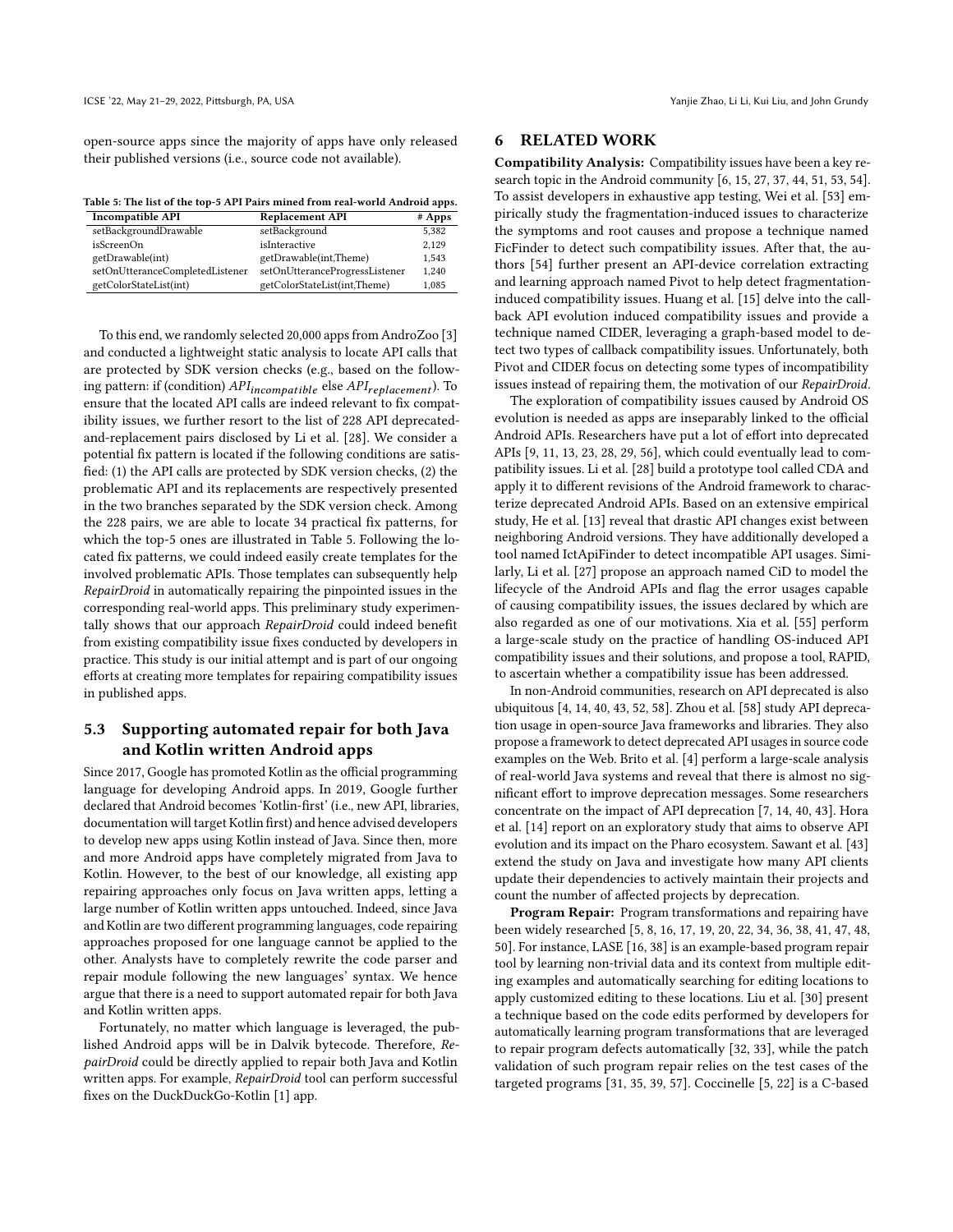program matching and source-to-source transformation tool that has been employed for the automatic evolution of the Linux kernel. Coccinelle provides Semantic Patch Language (SmPL) to write its transformation rules. As a Java extension to Coccinelle, Coccinelle4J [\[17\]](#page-10-21) is designed to apply for Java programs. Similar to Coccinelle, it uses semantic patches written in SmPL.

Recently, studies have begun to focus on the usage of automatically updating incompatible Android APIs. As one of the first tools to implement this goal, AppEvolve [\[9\]](#page-10-1) using GitHub as the code base to perform API updates by learning examples before and after the update. Haryono et al. [\[11\]](#page-10-2) improve AppEvolve by proposing CocciEvolve, which uses a single updated example to perform API updates and provides readable and configurable scripts in the form of semantic templates. They further broaden their study by proposing AndroEvolve [\[12\]](#page-10-3), which addresses the defects of CocciEvolve with data flow analysis and variable name denormalization. Similar to their works, RepairDroid also rely on semantic templates to automatically perform API updates. Lamothe et al. [\[21\]](#page-10-6) leverage the basic diff in the version control system to learn API migration patterns, where they use the ASTs to match the API calls in the source code to the code examples. Unlike the above researches that directly act on the Java source code, our study concentrates on the low-level programming language, intending to modify Dex files directly and break the limitation that they can only take effect within the scope of a method or file.

# 7 CONCLUSION

We have proposed a novel prototype tool RepairDroid for automatically repairing compatibility issues in published Android apps. RepairDroid provides a patch description language for users to create fix templates for given compatibility issues. RepairDroid then applies these created templates directly to the Android app bytecode to repair the corresponding compatibility issues. Experimental results show that the patch description language is generic, being able to correctly describe 42 out of 44 issues, and the repair module is effective, being able to outperform the state-of-the-art approaches and achieve an overall 85.34% of success rate in repairing 1,000 realword Android apps. RepairDroid's execution time per app is also stable, making it suitable to be applied to conduct market-scale repairings.

#### ACKNOWLEDGEMENTS

This work is supported by ARC Laureate Fellowship FL190100035, Discovery Early Career Researcher Award DE200100016, Discovery Project DP200100020. This work is also partially supported by the National Natural Science Foundation of China (Grant No. 62172214), the National Key R&D Program of China (No. 2020AAA0107704), the Natural Science Foundation of Jiangsu Province, China (Grant No. BK20210279), and the Open Project Program of the State Key Laboratory of Mathematical Engineering and Advanced Computing (No. 2020A06).

#### REFERENCES

- <span id="page-10-13"></span>[1] 2017. DuckDuckGo Android App. [https://github.com/duckduckgo/Android.](https://github.com/duckduckgo/Android)
- <span id="page-10-8"></span>[2] 2021. Towards Automatically Repairing Compatibility Issues in Published An-
- <span id="page-10-12"></span>droid Apps. [https://zenodo.org/record/5430715.](https://zenodo.org/record/5430715) [3] Kevin Allix, Tegawendé F Bissyandé, Jacques Klein, and Yves Le Traon. 2016. Androzoo: Collecting millions of android apps for the research community. In

2016 IEEE/ACM 13th Working Conference on Mining Software Repositories (MSR). IEEE, 468–471.

- <span id="page-10-0"></span>[4] Gleison Brito, Andre Hora, Marco Tulio Valente, and Romain Robbes. 2016. Do developers deprecate apis with replacement messages? a large-scale analysis on java systems. In 2016 IEEE 23rd International Conference on Software Analysis, Evolution, and Reengineering (SANER), Vol. 1. IEEE, 360–369.
- <span id="page-10-18"></span>[5] Julien Brunel, Damien Doligez, René Rydhof Hansen, Julia L Lawall, and Gilles Muller. 2009. A foundation for flow-based program matching: using temporal logic and model checking. In Proceedings of the 36th annual ACM SIGPLAN-SIGACT symposium on Principles of programming languages. 114–126.
- <span id="page-10-14"></span>[6] Haipeng Cai, Ziyi Zhang, Li Li, and Xiaoqin Fu. 2019. A Large-Scale Study of Application Incompatibilities in Android. In The 28th ACM SIGSOFT International Symposium on Software Testing and Analysis (ISSTA 2019).
- <span id="page-10-17"></span>[7] Lingchao Chen, Foyzul Hassan, Xiaoyin Wang, and Lingming Zhang. 2020. Taming behavioral backward incompatibilities via cross-project testing and analysis. In Proceedings of the ACM/IEEE 42nd International Conference on Software Engineering. 112–124.
- <span id="page-10-19"></span>[8] Bruce Collie, Philip Ginsbach, Jackson Woodruff, Ajitha Rajan, and Michael O'Boyle. 2020. M3: Semantic API Migrations. arXiv preprint arXiv:2008.12118 (2020).
- <span id="page-10-1"></span>[9] Mattia Fazzini, Qi Xin, and Alessandro Orso. 2019. Automated API-usage update for Android apps. In Proceedings of the 28th ACM SIGSOFT International Symposium on Software Testing and Analysis. 204–215.
- <span id="page-10-7"></span>[10] Jun Gao, Pingfan Kong, Li Li, Tegawendé F Bissyandé, and Jacques Klein. 2019. Negative Results on Mining Crypto-API Usage Rules in Android Apps. In The 16th International Conference on Mining Software Repositories (MSR 2019).
- <span id="page-10-2"></span>[11] Stefanus Agus Haryono, Ferdian Thung, Hong Jin Kang, Lucas Serrano, Gilles Muller, Julia Lawall, David Lo, and Lingxiao Jiang. 2020. Automatic Android Deprecated-API Usage Update by Learning from Single Updated Example. arXiv preprint arXiv:2005.13220 (2020).
- <span id="page-10-3"></span>[12] Stefanus A Haryono, Ferdian Thung, David Lo, Lingxiao Jiang, Julia Lawall, Hong Jin Kang, Lucas Serrano, and Gilles Muller. 2020. AndroEvolve: Automated Android API Update with Data Flow Analysis and Variable Denormalization. arXiv preprint arXiv:2011.05020 (2020).
- <span id="page-10-15"></span>[13] Dongjie He, Lian Li, Lei Wang, Hengjie Zheng, Guangwei Li, and Jingling Xue. 2018. Understanding and detecting evolution-induced compatibility issues in android apps. In 2018 33rd IEEE/ACM International Conference on Automated Software Engineering (ASE). IEEE, 167–177.
- <span id="page-10-4"></span>[14] André Hora, Romain Robbes, Nicolas Anquetil, Anne Etien, Stéphane Ducasse, and Marco Tulio Valente. 2015. How do developers react to API evolution? The Pharo ecosystem case. In 2015 IEEE International Conference on Software Maintenance and Evolution (ICSME). IEEE, 251–260.
- <span id="page-10-9"></span>[15] Huaxun Huang, Lili Wei, Yepang Liu, and Shing-Chi Cheung. 2018. Understanding and detecting callback compatibility issues for android applications. In Proceedings of the 33rd ACM/IEEE International Conference on Automated Software Engineering. 532–542.
- <span id="page-10-20"></span>[16] John Jacobellis, Na Meng, and Miryung Kim. 2013. LASE: an example-based program transformation tool for locating and applying systematic edits. In 2013 35th International Conference on Software Engineering (ICSE). IEEE, 1319–1322.
- <span id="page-10-21"></span>[17] Hong Jin Kang, Ferdian Thung, Julia Lawall, Gilles Muller, Lingxiao Jiang, and David Lo. 2019. Semantic Patches for Java Program Transformation (Experience Report). In 33rd European Conference on Object-Oriented Programming (ECOOP 2019). Schloss Dagstuhl-Leibniz-Zentrum fuer Informatik.
- <span id="page-10-5"></span>[18] Pingfan Kong, Li Li, Jun Gao, Kui Liu, Tegawendé F Bissyandé, and Jacques Klein. 2018. Automated Testing of Android Apps: A Systematic Literature Review. IEEE Transactions on Reliability (2018).
- <span id="page-10-22"></span>[19] Anil Koyuncu, Kui Liu, Tegawendé F. Bissyandé, Dongsun Kim, Martin Monperrus, Jacques Klein, and Yves Le Traon. 2019. iFixR: Bug Report driven Program Repair. In Proceedings of the 27the ACM Joint European Software Engineering Conference and Symposium on the Foundations of Software Engineering. ACM, 314–325.<https://doi.org/10.1145/3338906.3338935>
- <span id="page-10-23"></span>[20] Anil Koyuncu, Kui Liu, Tegawendé F. Bissyandé, Dongsun Kim, Martin Monperrus, Jacques Klein, and Yves Le Traon. 2020. FixMiner: Mining Relevant Fix Patterns for Automated Program Repair. Empirical Software Engineering 25, 3 (2020), 1980–2024.<https://doi.org/10.1007/s10664-019-09780-z>
- <span id="page-10-6"></span>[21] Maxime Lamothe, Weiyi Shang, and Tse-Hsun Peter Chen. 2020. A3: Assisting Android API Migrations Using Code Examples. IEEE Transactions on Software Engineering (2020).
- <span id="page-10-10"></span>[22] Julia Lawall and Gilles Muller. 2018. Coccinelle: 10 years of automated evolution in the Linux kernel. In 2018 USENIX Annual Technical Conference. 601–614.
- <span id="page-10-16"></span>[23] Li Li, Tegawendé F Bissyandé, Yves Le Traon, and Jacques Klein. 2016. Accessing Inaccessible Android APIs: An Empirical Study. In The 32nd International Conference on Software Maintenance and Evolution (ICSME 2016).
- <span id="page-10-11"></span>[24] Li Li, Tegawendé F Bissyandé, Damien Octeau, and Jacques Klein. 2016. DroidRA: Taming Reflection to Support Whole-Program Analysis of Android Apps. In The 2016 International Symposium on Software Testing and Analysis (ISSTA 2016).